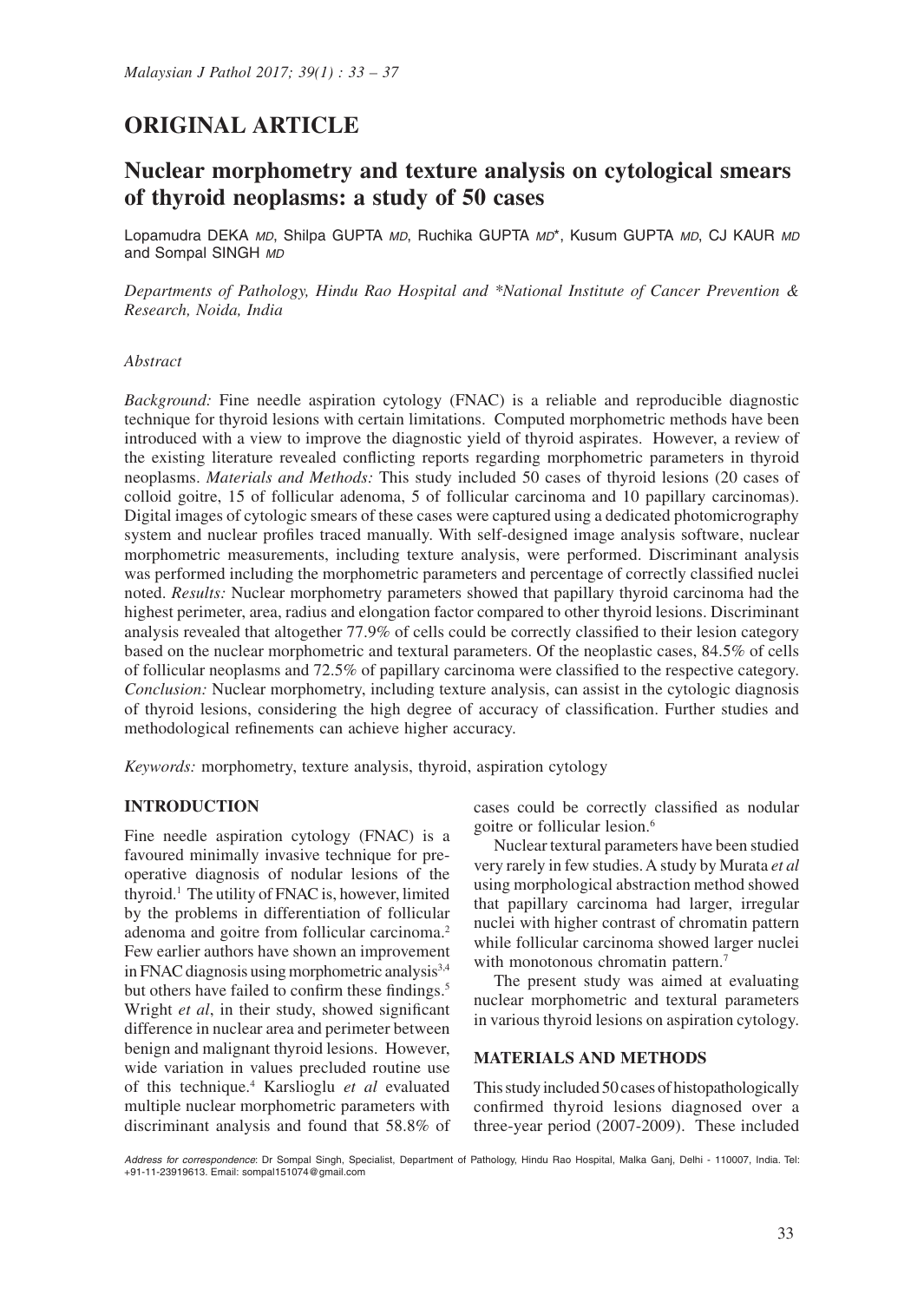20 colloid goitre and 30 neoplastic lesions comprised of follicular adenoma (15 cases), follicular carcinoma (5 cases) and papillary carcinoma (10 cases).

All these patients had been subjected to FNAC on an out-patient basis. The FNA smears were air-dried and stained with Giemsa stain. Although nuclear features and texture are better appreciated on Papanicolaou stained smears, however, in our department, Giemsa stain was the conventionally used stain. Based on the cytological impression, patients underwent surgery varying from lobectomy to total or subtotal thyroidectomy. The resected specimens were submitted for histopathologic examination. The histologic diagnoses were reviewed by four histopathologists (RG, KG, CJK, SS) and a consensus diagnosis reached.

#### *Morphometric study*

For morphometric studies, the FNAC smears were re-examined using a standard microscope with dedicated photomicrography attachment. Areas with higher cellularity, non-overlapping nuclei and no/minimal obscuration by blood were selected for analysis. A minimum of three slides were photographed for each case. Digital images were captured using 40X objective and stored in TIFF format. Nuclear profiles were traced manually in the image analysis software using a pen-tablet device. A minimum of 100 non-overlapping nuclei were traced in each case. Morphometric measurements were obtained using image analysis software written by one

of the authors (SS). The parameters included nuclear morphometry (perimeter, area, major axis, minor axis, shape factor, compactness, circularity, elongation) as well as textural parameters analyzed by first order statistics, i.e. mean and standard deviation and second order statistical measures using co-occurrence matrix. In order to achieve uniformity in the nuclear analysis, the nuclear features and texture were standardized in each slide against the nucleus of a small lymphocyte present in the smear. In each case, the morphometric and textural analysis took about half a minute by the software. The manual nuclear tracing took approximately 2-3 minutes per image.

The cases were categorized as colloid goitre, follicular neoplasms (including both adenoma and carcinoma) and papillary carcinoma, based on the final histopathologic examination. Discriminant analysis was performed with the nuclear morphometric and textural parameters using statistical software. The percentage of correctly classified nuclei was recorded. In addition, the percentage of cases categorized accurately was also calculated after discriminant analysis.

## **RESULTS**

The cases comprised 20 colloid goitre, 20 follicular neoplasm and 10 papillary carcinoma (Fig. 1). The salient morphometric parameters in the three groups of cases are summarised in Table 1. Since the numbers of follicular



FIG. 1: Cytological photomicrographs, all Giemsa x 400. (A) Nodular goitre, (B and C) Follicular neoplasm, (D and E) Follicular carcinoma, (F) Papillary carcinoma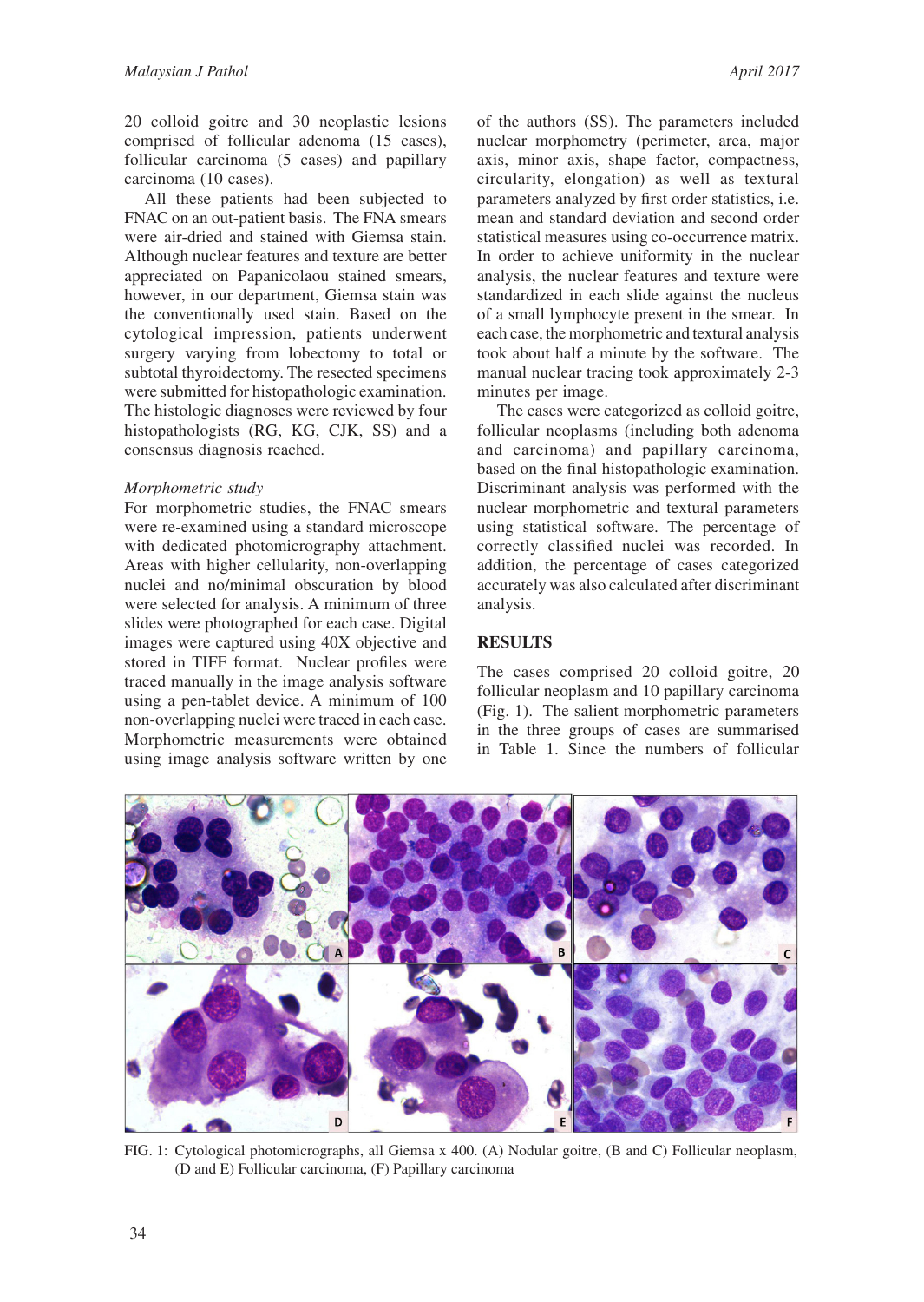| <b>Parameter</b>                       | <b>Colloid</b> goitre  | <b>Follicular</b><br>neoplasms | <b>Papillary</b><br>carcinoma |  |  |  |  |  |
|----------------------------------------|------------------------|--------------------------------|-------------------------------|--|--|--|--|--|
| <b>Nuclear morphometric parameters</b> |                        |                                |                               |  |  |  |  |  |
| Perimeter                              | $367.3 \pm 361.2$      | $336.47 \pm 119.4$             | $373.63 \pm 77.95$            |  |  |  |  |  |
| Area                                   | $5722.87 \pm 2000.2$   | $5395.72 \pm 1857.95$          | $7749.69 \pm 4052.21$         |  |  |  |  |  |
| Radius (centroid)                      | $42.61 \pm 6.43$       | $41.52 \pm 6.22$               | $48.33 \pm 9.4$               |  |  |  |  |  |
| Shape factor                           | $0.66 \pm 0.17$        | $0.66 \pm 0.17$                | $0.68 \pm 0.16$               |  |  |  |  |  |
| Roundness factor                       | $1.37 \pm 1.19$        | $1.3 \pm 0.43$                 | $1.24 \pm 0.18$               |  |  |  |  |  |
| Compactness                            | $0.89 \pm 0.04$        | $0.88 \pm 0.04$                | $0.87 \pm 0.08$               |  |  |  |  |  |
| Circularity                            | $0.12 \pm 0.07$        | $0.13 \pm 0.07$                | $0.19 \pm 0.09$               |  |  |  |  |  |
| Elongation factor                      | $1.15 \pm 0.11$        | $1.17 \pm 0.11$                | $1.26 \pm 0.17$               |  |  |  |  |  |
| <b>Textural parameters</b>             |                        |                                |                               |  |  |  |  |  |
| Red                                    | $105.72 \pm 28.18$     | $97.28 \pm 28.3$               | $129.83 \pm 23.92$            |  |  |  |  |  |
| Green                                  | $45.62 \pm 27.75$      | $35.45 \pm 24.69$              | $72.66 \pm 26.27$             |  |  |  |  |  |
| Blue                                   | $163.73 \pm 19.72$     | $153.4 \pm 20.03$              | $192.56 \pm 13.94$            |  |  |  |  |  |
| Hue                                    | $303.33 \pm 45.04$     | $312.83 \pm 53.46$             | $309.58 \pm 37.47$            |  |  |  |  |  |
| <b>SRE</b>                             | $0.91 \pm 0.02$        | $0.91 \pm 0.02$                | $0.92 \pm 0.01$               |  |  |  |  |  |
| <b>LRE</b>                             | $1.52 \pm 0.18$        | $1.56 \pm 0.16$                | $1.43 \pm 0.23$               |  |  |  |  |  |
| <b>LGLRE</b>                           | $12.68 \pm 7.63$       | $12.98 \pm 4.31$               | $6.54 \pm 2.36$               |  |  |  |  |  |
| <b>HGLRE</b>                           | $12265.16 \pm 5306.04$ | $9803.01 \pm 2628.39$          | $17952.04 \pm 3644.97$        |  |  |  |  |  |
| <b>SRLGLE</b>                          | $11.26 \pm 6.49$       | $11.56 \pm 3.64$               | $5.98 \pm 2.05$               |  |  |  |  |  |
| <b>SRHGLE</b>                          | $11421.37 \pm 5049.54$ | $9054.51 \pm 2512.81$          | $16669.88 \pm 3460.30$        |  |  |  |  |  |
| <b>LRLGLE</b>                          | $21.62 \pm 15.86$      | $21.65 \pm 9.31$               | $9.61 \pm 4.45$               |  |  |  |  |  |
| <b>GLNU</b>                            | $109.83 \pm 35.99$     | $109.73 \pm 32.28$             | $134.80 \pm 51.70$            |  |  |  |  |  |
| <b>RLNU</b>                            | $4199.27 \pm 1658.72$  | $3828.93 \pm 1424.62$          | $5824.55 \pm 2912.97$         |  |  |  |  |  |

**TABLE 1: Morphometric parameters in colloid goitre, follicular neoplasms and papillary carcinoma**

SRE= Short Run Emphasis; LRE= Long Run Emphasis; LGLRE= Low Gray Level Run Emphasis; HGLRE= High Gray Level Run Emphasis; SRLGLE= Short Run Low Gray Level Emphasis; SRHGLE= Short Run High Gray Level Emphasis; LRLGLE= Long Run Low Gray Level Emphasis; GLNU= Gray Level Non-Uniformity; RLNU= Run Length Non-Uniformity

neoplasms were small, no attempt was made to differentiate follicular adenoma and carcinoma.

As can be seen from Table 1, cases of papillary carcinoma showed the highest perimeter, area, radius and elongation factor while roundness factor was the lowest in papillary carcinoma among the three groups.

Discriminant analysis using both nuclear morphometric and textural parameters could classify 77.9% of cells correctly to a particular category. Among the individual groups, 66% cells of colloid goitre were correctly classified as goitre on discriminant analysis. The accuracy was better in the neoplastic category. Of the neoplastic cells, 84.5% of follicular neoplasms and 72.5% of cells of papillary carcinoma could be correctly classified to the respective category (Table 2).

The results of discriminant analysis are depicted in a tabular form in Table 2 and illustrated in Fig. 2, the latter showing minimal overlap in the colloid goitre and follicular neoplasm categories. The accuracy of cytomorphology was found to be 72% (36 of 50 cases), faring worst in follicular neoplasms.

## **DISCUSSION**

Fine needle aspiration cytology (FNAC) is currently a reliable, reproducible, minimally invasive and hence cost-effective diagnostic modality in the assessment of nodular lesions of thyroid.1 However, few authors have emphasized the limitations of this technique. $8$  The usefulness of FNAC in thyroid has been limited by the difficulty in distinguishing follicular adenomas and multinodular goitre from well-differentiated follicular carcinoma and papillary carcinoma.<sup>2</sup> This difficulty stems from the lower incidence of anisokaryosis and poikilokaryosis in thyroid malignancies, both follicular and papillary and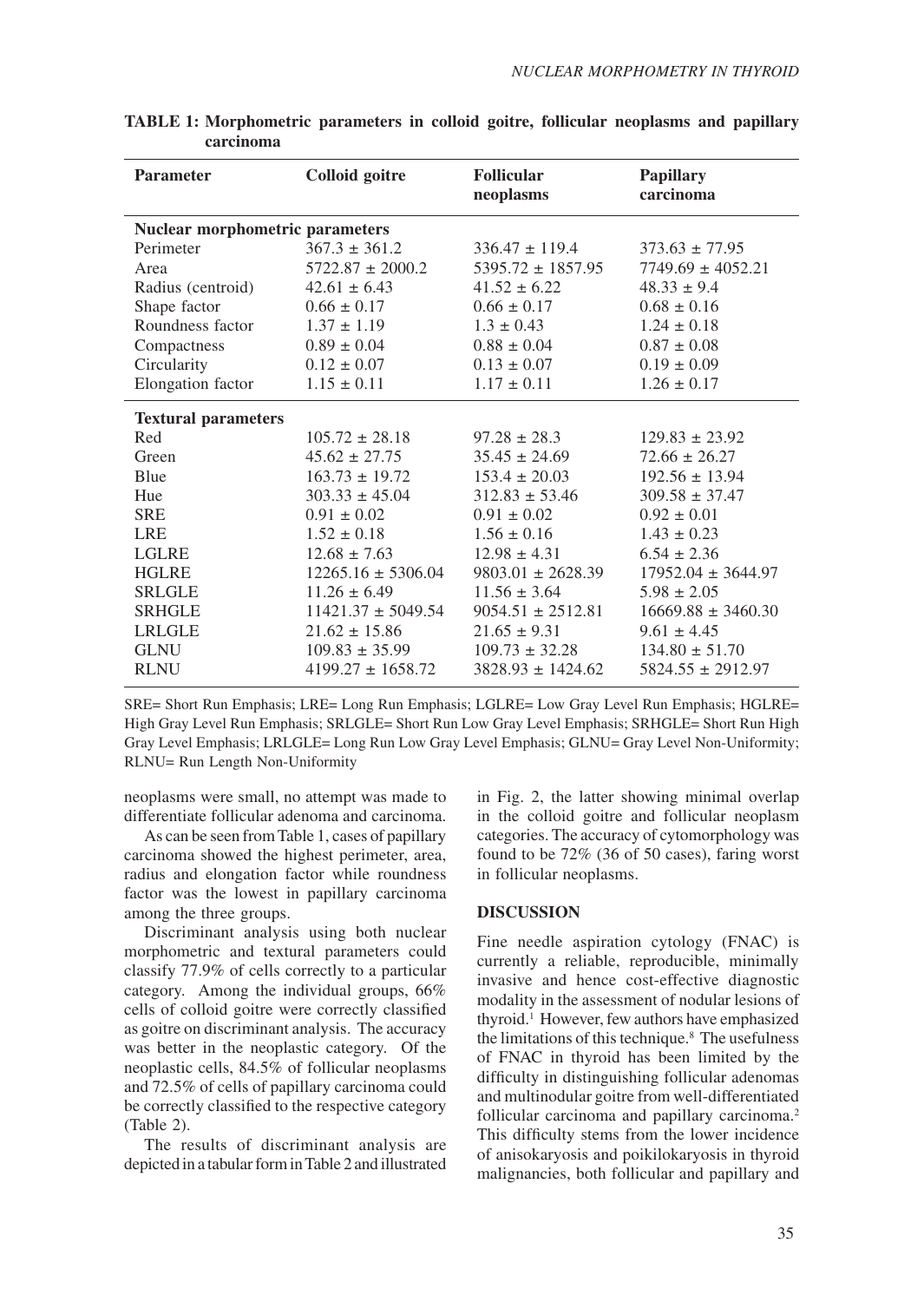|                    | <b>Predicted Group Membership</b> |      |      | <b>Total</b> |
|--------------------|-----------------------------------|------|------|--------------|
| <b>My Exp Code</b> |                                   |      |      |              |
| $\%$ count         |                                   |      |      |              |
|                    | 66.0                              | 20.2 | 13.8 | 100.0        |
|                    | 12.0                              | 84.5 | 3.4  | 100.0        |
| $\mathbf{\Omega}$  | 3.8                               | 23.8 | 72.5 | 100.0        |

**TABLE 2: Results of discriminant analysis**

1: nodular goitre; 2: follicular neoplasm; 3: papillary carcinoma

the many variations in cell size in benign thyroid lesions.2

Computer-aided morphometric analysis has been shown by some authors to improve the diagnostic yield of thyroid FNAC.3,4,6,9 However, other authors have failed to confirm the utility of image analysis in the interpretation of thyroid FNAC.5

An early study by Wright *et al* employing morphometric analysis on both Papanicolaou and Giemsa-stained aspirates showed significant difference in mean nuclear area and perimeter between benign and malignant thyroid nodules. However, the wide variation in values was thought to limit morphometric assessment alone in prediction of malignancy.4 Other authors have evaluated morphometry in follicular lesions. Coefficient of variation of nuclear area (NACV) was found to be suitable for differentiation of follicular carcinomas and adenomas at a cutoff point of 21.5%.10 Karslioglu *et al* evaluated features like nuclear area, circular form factor, minimum and maximum feret and other such parameters in the differentiation of thyroid lesions in aspiration cytology. These authors utilized discriminant analysis and found that 75.6% of cases of papillary carcinoma were correctly classified, which improved to 84.8% by using a selected dataset. The correct classification rate of nodular goitre was 58.8% which improved to 68.7% with selected dataset. The authors concluded that morphometric studies can be

#### **Canonical Discriminant Functions**



FIG. 2: Scatter plot to classify thyroid cases by first two functions on discriminant analysis taking all parameters together